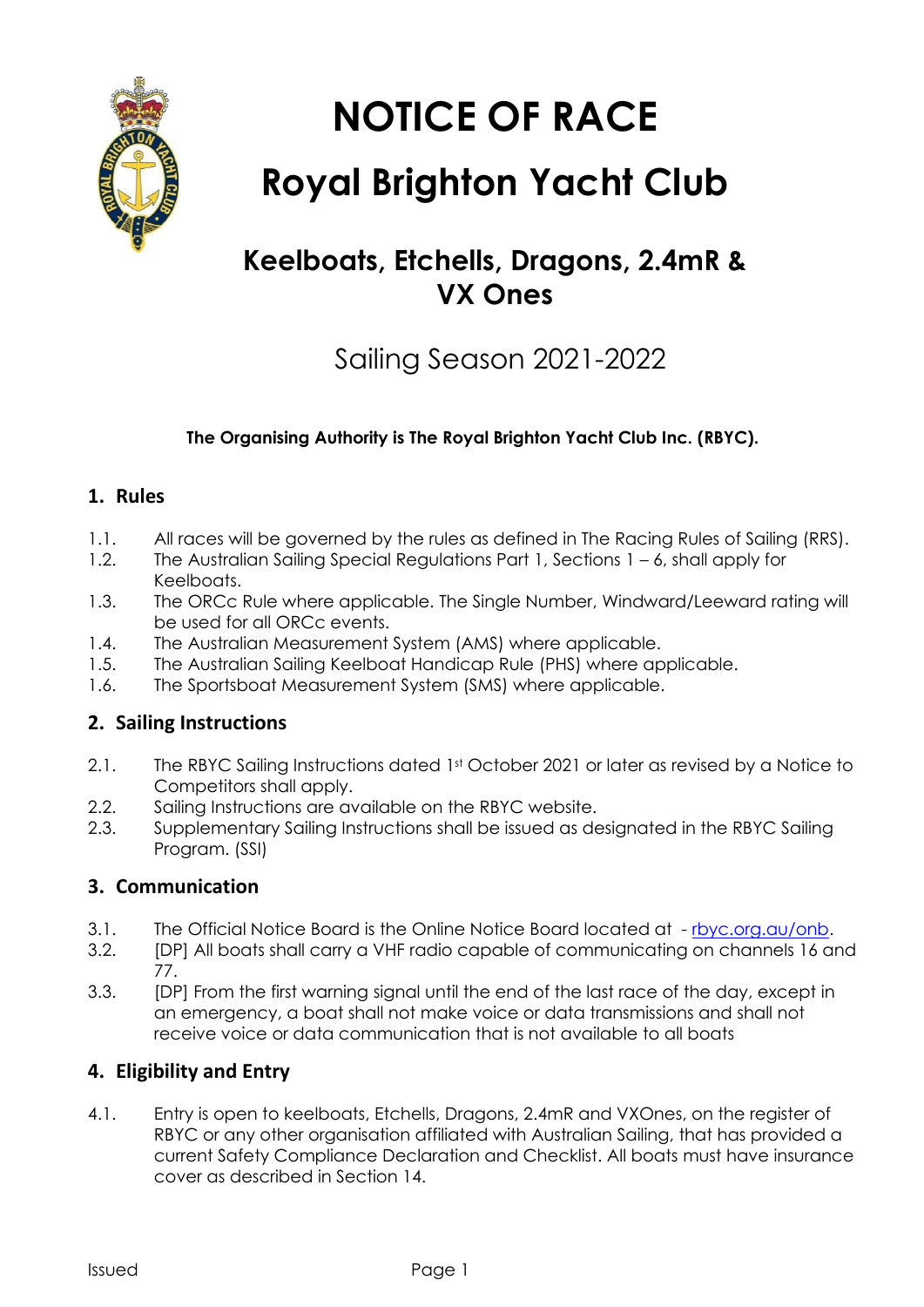4.2. Eligible boats shall enter on-line at [www.rbyc.org.au](http://www.rbyc.org.au/) prior to the commencement of the race or series. Keelboats entering any race or series as Two-Handed shall have no more than two persons aboard while racing and may use self-steering.

#### **5. Fees**

- 5.1. Required fees are as follows:
	- 5.1.1. If the boat is entered by an RBYC Member, no fee is payable.
	- 5.1.2. If the boat is entered by a non-member of RBYC, the fee will be as follows:
		- a) \$400 for the season
		- b) \$100 for a series greater than 8 race days
		- c) \$50 for a series with 8 race days or less
		- d) \$25 per race day
- 5.2. Fees may be changed by Supplementary Sailing Instructions.

#### **6. Schedule of Events**

- 6.1. The Schedule of Races will be published as the RBYC Sailing Program.
- 6.2. Where more than one divisional keelboat race is conducted on Keelboat State Championship (formerly known as Club Marine) race days, the first race of the day will be scored as the RBYC divisional aggregate and trophy race.
- 6.3. On occasions when a decision is made that a Saturday's racing is not possible the racing will be re-scheduled for the next available Saturday that has no scheduled racing. The decision not to race will generally be made by midday on the day of the scheduled race; the date and time of the re-scheduled races will be available on the Notice Board and the Club's website by 3 pm of the same day.

#### **7. Venue**

The racing area will be on the waters of Port Phillip.

#### **8. Courses**

The courses to be sailed will be described in the Sailing Instructions.

#### **9. Safety**

- 9.1. The Keelboat Safety Category for each race will be designated in the RBYC Sailing Program.
- 9.2. Where a Safety Category has been designated in the RBYC Sailing Program, all competing boats shall lodge a Safety Compliance Declaration and Checklist covering the appropriate safety category prior to racing. Boats failing to comply will have their entry refused.
- 9.3. In addition to the requirements of the designated Safety Category, the follow requirements also apply:
	- 9.3.1. While racing, no anchors shall be carried on deck forward of the bow or with any part protruding outboard.
	- 9.3.2. All boats shall carry a VHF radio capable of transmitting on channels 16 & 77. The radio may be permanently installed or a waterproof handheld.
	- 9.3.3. All crew on deck competing under the following conditions shall wear a lifejacket:
		- a) Keelboats entered as Two-Handed lifejacket must comply with AS Special Regulations Part 1, Section 3.12 (minimum 50)
		- b) Keelboats competing as Cat 7 on a boat without lifelines complying with AS Special Regulations Part 1, Section 3.12 (e.g. Etchells and Dragons) - lifejacket must comply with AS Special Regulations Part 2, Section 5.01.2 (minimum 50S).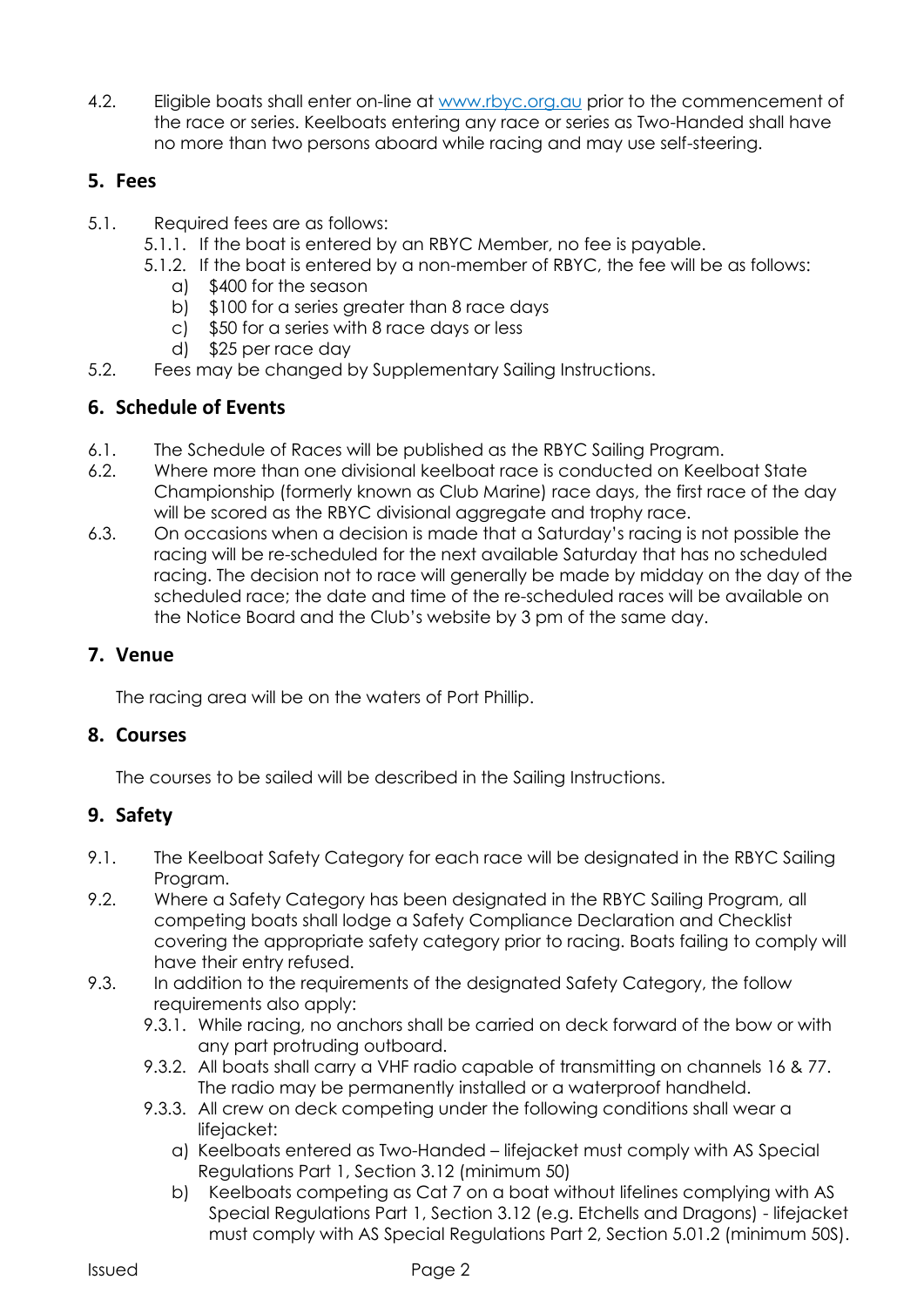9.4. All boats are required to sign-on for each Club race day through the sign on/off system [\(http://rbyc.org.au/signon](http://rbyc.org.au/signon)[\).](http://sailingresults.net/rbyc) Failure to comply with this rule for racing will result in the boat having a 3 point penalty added to their score for the race(s) without a hearing.

#### **10.Penalty System**

- 10.1. For Etchells, Dragons, 2.4mR and VXOnes boats racing in One Design races the penalty for breaking a rule of Part 2 shall be a One-Turn Penalty, except that for infringements within the zone, as defined in the RRS, shall be a Two-Turn penalty. This changes RRS 44.1.
- 10.2. Failure to comply with Australian Sailing Prescription under RRS 46 may result in a 3 point penalty without a hearing. This changes RRS 64.2

#### **11.Scoring**

- 11.1. One race is required to be completed to constitute a series.
- 11.2. The Low Points Scoring System specified in Appendix A will apply as modified below:
	- a) When fewer than 5 races have been completed, a boat's series score will be the total of her race scores.
	- b) When from 5 to 9 races have been completed, a boat's series score will be the total of her race scores excluding her worst score.
	- c) When from 10 to 14 races have been completed, a boat's series score will be the total of her race scores excluding her two worst scores.
	- d) When 15 or more races have been completed, a boat's series score will be the total of her race scores excluding her three worst scores.
	- e) Appendix A5.3 shall apply for all series conducted over more than one weekend.
- 11.3. Boats holding an AMS two-handed rating, ORCc double handed or PHS two-handed rating entered as Two-Handed will be scored in the overall results of the race.
- 11.4. Keelboats entered in a series will be scored according to either their Fully Crewed or their Two-Handed handicap. Boats wishing to sail with both configurations are required to lodge an additional entry.
- 11.5. A boat scored TLE shall be scored points for the finishing place one more than the points scored by the last boat that finished within the Finishing Window. This changes Appendix A 5.3

#### **12.Media**

By lodging an entry, all competitors, including owners, give absolute right and permission for any photographs and/or video footage of their boat and crew to be published in any media stream for editorial, publicity or advertising purposes.

#### **13.RISK STATEMENT**

RRS 3 states: 'The responsibility for a boat's decision to participate in a race or to continue to race is hers alone.' By participating in this event each competitor agrees and acknowledges that sailing is a potentially dangerous activity with inherent risks. These risks include strong winds and rough seas, sudden changes in weather, failure of equipment, boat handling errors, poor seamanship by other boats, loss of balance on an unstable platform and fatigue resulting in increased risk of injury. Inherent in the sport of sailing is the risk of permanent, catastrophic injury or death by drowning, trauma, hypothermia or other causes.

The Organising Authority, and the host club, their officers, members, servants and agents accept no responsibility in respect of loss of life, personal injury or loss or damage to